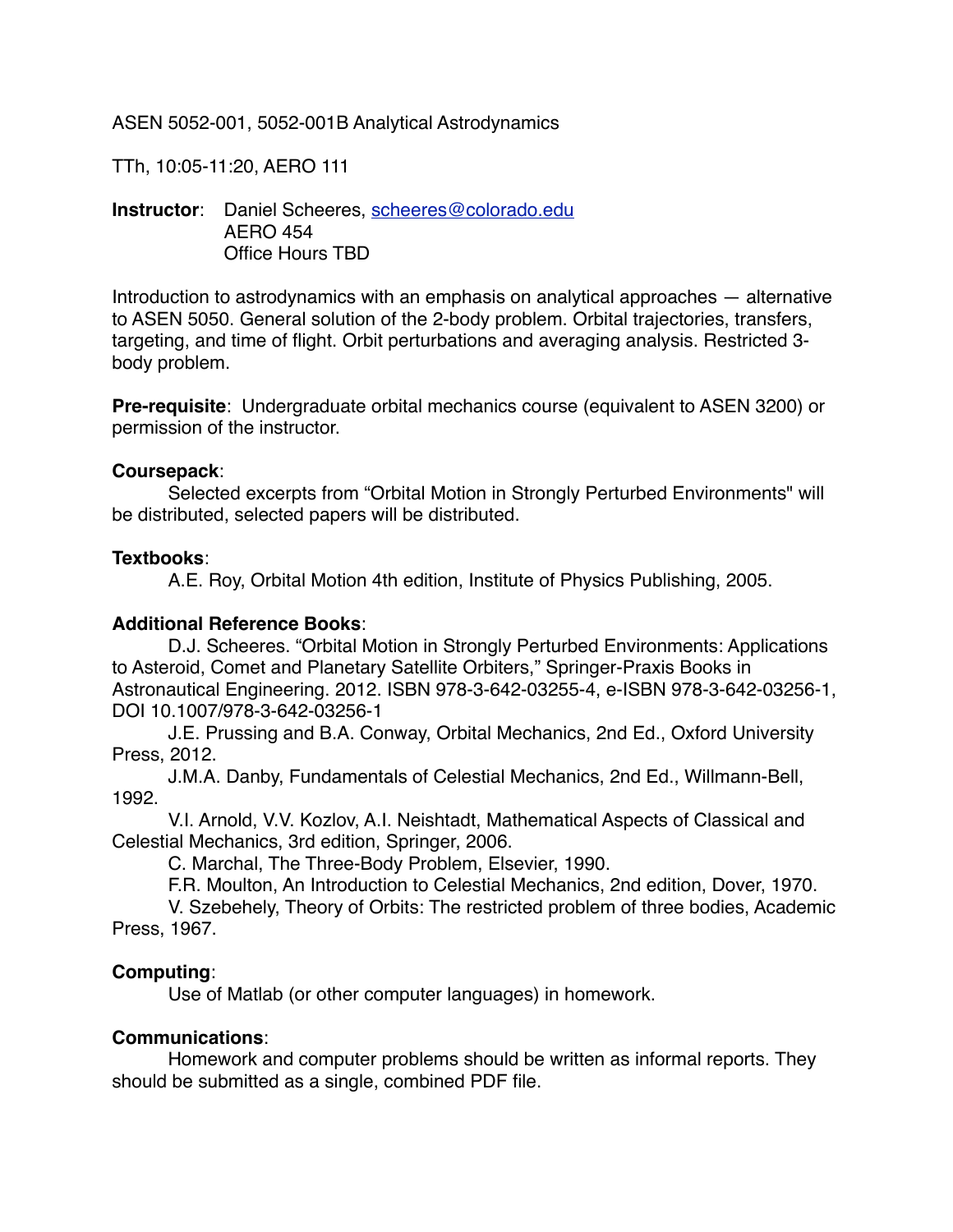#### **Grading**:

| HW problems:            | 25% |
|-------------------------|-----|
| Computational problems: | 25% |
| Mid-term exam:          | 25% |
| Final exam:             | 25% |
|                         |     |

#### **Topics**:

Principles of orbital mechanics. Orbital trajectories, transfers, time of flight. Trajectory propagation and targeting. Orbit perturbation formulation and analysis. Restricted 3-body problem with applications.

#### **Syllabus (Scheeres)**:

#### Orbital mechanics

Formulation of two-body, three-body and n-body problems The two-body problem solution Elliptical and circular orbits Parabolic and hyperbolic trajectories 3-D trajectories and orbit elements Time of flight and orbit propagation

#### Orbital transfers

Impulsive maneuvers Lambert's theorem 3-D Targeting Fuel optimal considerations

Orbit perturbation formulations Variation of constants Lagrange's Equations Gauss' Equations Mean elements and averaging

Orbit perturbation analysis Effect of non-spherical gravity fields Low-thrust trajectories Atmospheric drag Tidal and third body effects

Restricted 3-body problem with applications Derivation of equations of motion Jacobi Integral, Zero-Velocity Curves, and Lagrange Points Hill approximation Numerical computation and analysis of orbits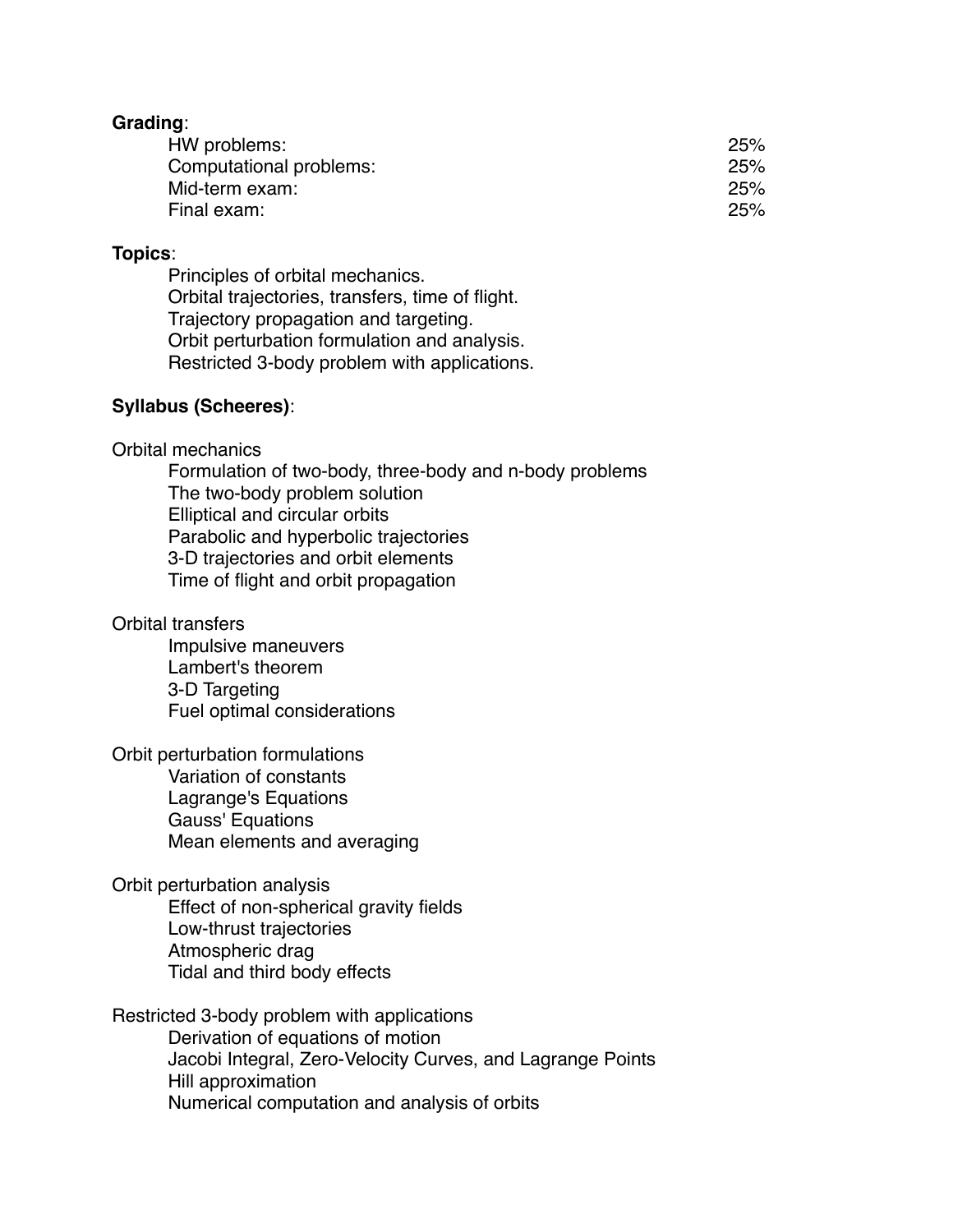#### **In-Class vs Remote course access:**

The following items detail my plans for delivering lectures and office hours, accommodating any restrictions that may arise from the current pandemic crisis. If the campus transitions to a more restrictive stage, the course has been designed to be able to be run completely remotely. In this case, I will still deliver the lectures at the scheduled time, in general, and keep the Zoom channel open during the lectures. The lectures will also be recorded and available on the Canvas website.

The following guidelines apply to the 001 section. The 001B section is, by design, completely remote. Basically, the 001 students can access the 001B remote section functionality. The 001B students will also be able to dial into the Zoom broadcast if interested.

- Lectures will be delivered, except as noted, in AERO 111.
- All lectures will be recorded and available on the CANVAS website shortly after the lecture.
- I will stream a live Zoom session from my laptop during the lecture, allowing for questions from remote students over the Chat feature.
- When in the classroom, all CU guidelines will be strictly enforced.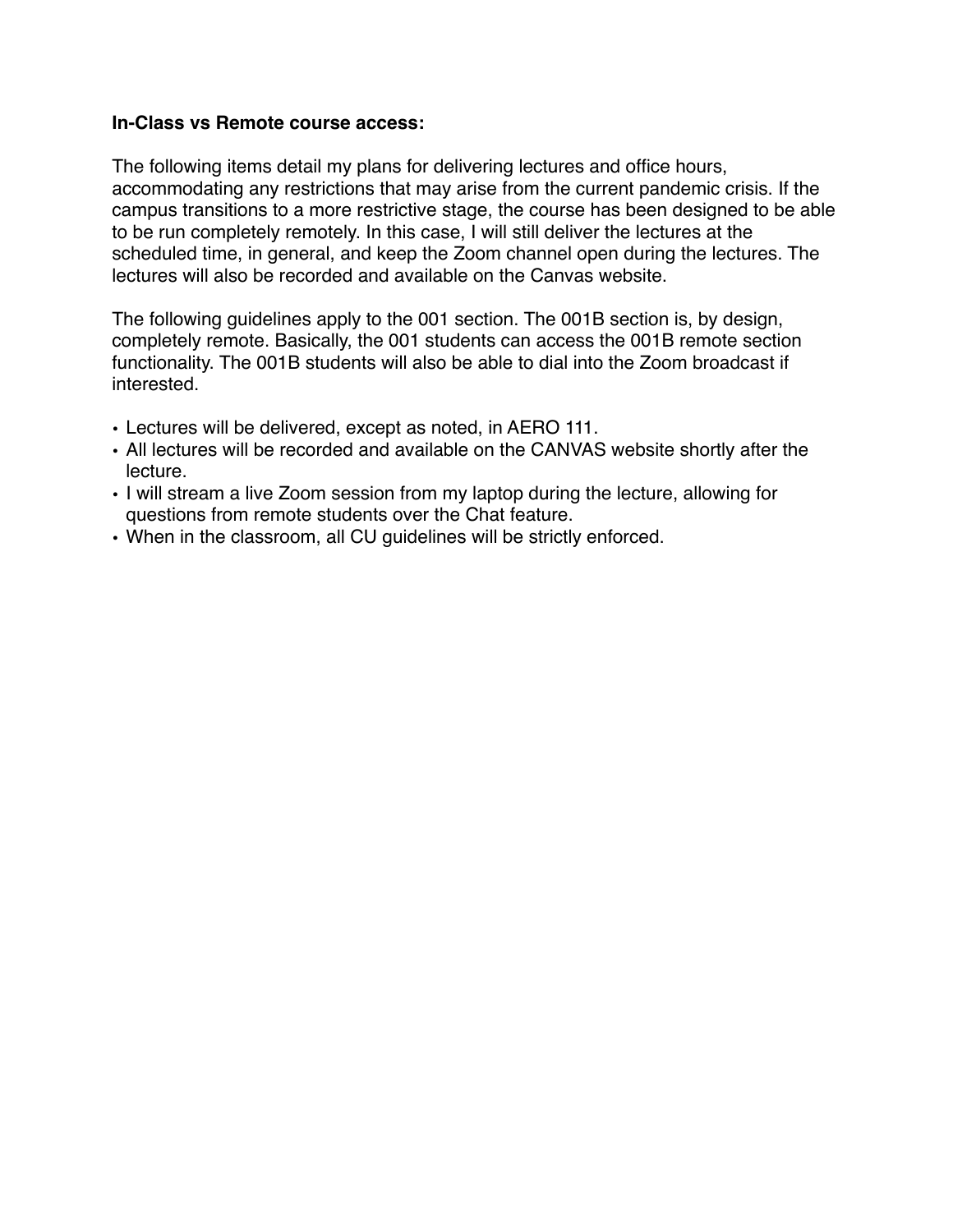# REQUIRED SYLLABUS STATEMENTS

### CLASSROOM BEHAVIOR

Both students and faculty are responsible for maintaining an appropriate learning environment in all instructional settings, whether in person, remote or online. Those who fail to adhere to such behavioral standards may be subject to discipline. Professional courtesy and sensitivity are especially important with respect to individuals and topics dealing with race, color, national origin, sex, pregnancy, age, disability, creed, religion, sexual orientation, gender identity, gender expression, veteran status, political affiliation or political philosophy. For more information, see the policies on [classroom behavior](http://www.colorado.edu/policies/student-classroom-and-course-related-behavior) and the [Student Conduct & Conflict Resolution policies](https://www.colorado.edu/sccr/student-conduct).

## REQUIREMENTS FOR COVID-19

As a matter of public health and safety due to the pandemic, all members of the CU Boulder community and all visitors to campus must follow university, department and building requirements and all public health orders in place to reduce the risk of spreading infectious disease. Students who fail to adhere to these requirements will be asked to leave class, and students who do not leave class when asked or who refuse to comply with these requirements will be referred to [Student Conduct and Conflict Resolution.](https://www.colorado.edu/sccr/) Formore information, see the policy on [classroom behavior](http://www.colorado.edu/policies/student-classroom-and-course-related-behavior) and the [Student Code of Conduct](http://www.colorado.edu/osccr/). If you require accommodation because a disability prevents you from fulfilling these safety measures, please follow the steps in the "Accommodation for Disabilities" statement on this syllabus.

As of Aug. 13, 2021, CU Boulder has returned to requiring masks in classrooms and laboratories regardless of vaccination status. This requirement is a temporary precaution during the delta surge to supplement CU Boulder's COVID-19 vaccine requirement. Exemptions include individuals who cannot medically tolerate a face covering, as well as those who are hearing-impaired or otherwise disabled or who are communicating with someone who is hearing-impaired or otherwise disabled and where the ability to see the mouth is essential to communication. If you qualify for a mask-related accommodation, please follow the steps in the "Accommodation for Disabilities" statement on this syllabus. In addition, vaccinated instructional faculty who are engaged in an indoor instructional activity and are separated by at least 6 feet from the nearest person are exempt from wearing masks if they so choose.

Students who have tested positive for COVID-19, have symptoms of COVID-19, or have had close contact with someone who has tested positive for or had symptoms of COVID-19 must stay home. In this class, if you are sick or quarantined, alert the instructor by email with the length of your expected absence and any extensions or other accommodations you may need during this time period.

### ACCOMMODATION FOR DISABILITIES

If you qualify for accommodations because of a disability, please submit your accommodation letter from Disability Services to your faculty member in a timely manner so that your needs can be addressed.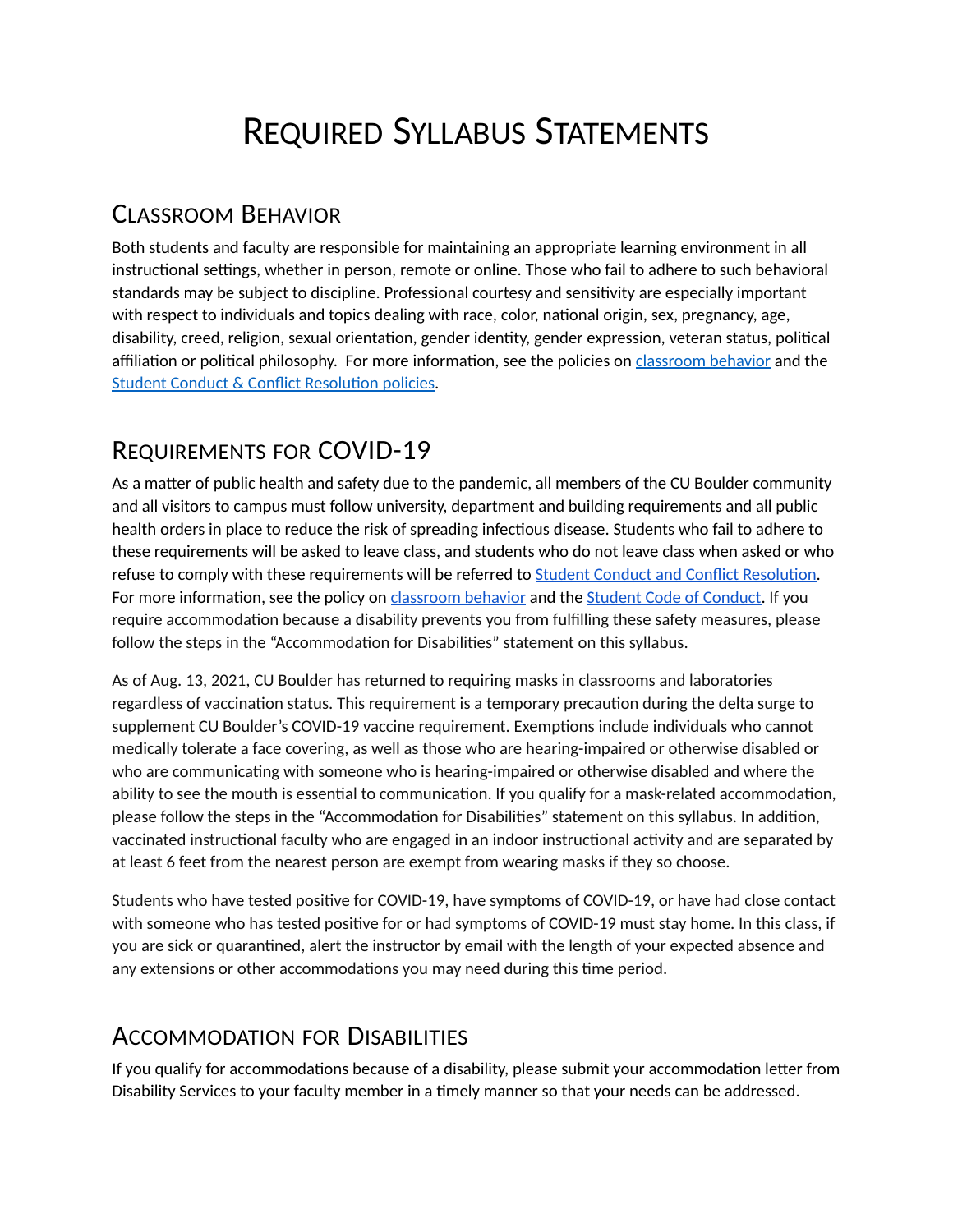Disability Services determines accommodations based on documented disabilities in the academic environment. Information on requesting accommodations is located on the [Disability Services website.](https://www.colorado.edu/disabilityservices/) Contact Disability Services at 303-492-8671 or [dsinfo@colorado.edu](mailto:dsinfo@colorado.edu) for further assistance. If you have a temporary medical condition, see [Temporary Medical Conditions](http://www.colorado.edu/disabilityservices/students/temporary-medical-conditions) on the Disability Services website.

### PREFERRED STUDENT NAMES AND PRONOUNS

CU Boulder recognizes that students' legal information doesn't always align with how they identify. Students may update their preferred names and pronouns via the student portal; those preferred names and pronouns are listed on instructors' class rosters. In the absence of such updates, the name that appears on the class roster is the student's legal name.

### HONOR CODE

All students enrolled in a University of Colorado Boulder course are responsible for knowing and adhering to the Honor Code academic integrity policy. Violations of the Honor Code may include, but are not limited to: plagiarism, cheating, fabrication, lying, bribery, threat, unauthorized access to academic materials, clicker fraud, submitting the same or similar work in more than one course without permission from all course instructors involved, and aiding academic dishonesty. All incidents of academic misconduct will be reported to the Honor Code ([honor@colorado.edu](mailto:honor@colorado.edu)); 303-492-5550). Students found responsible for violating the academic integrity policy will be subject to nonacademic sanctions from the Honor Code as well as academic sanctions from the faculty member. Additional information regarding the Honor Code academic integrity policy can be found on the **[Honor Code website](https://www.colorado.edu/osccr/honor-code)**.

### SEXUAL MISCONDUCT, DISCRIMINATION, HARASSMENT AND/OR RELATED

### **RETALIATION**

The University of Colorado Boulder (CU Boulder) is committed to fostering an inclusive and welcoming learning, working, and living environment. CU Boulder will not tolerate acts of sexual misconduct (harassment, exploitation, and assault), intimate partner violence (dating or domestic violence), stalking, or protected-class discrimination or harassment by or against members of our community. Individuals who believe they have been subject to misconduct or retaliatory actions for reporting a concern should contact the Office of Institutional Equity and Compliance (OIEC) at 303-492-2127 or email [cureport@colorado.edu](mailto:cureport@colorado.edu). Information about OIEC, university policies, [reporting](https://www.colorado.edu/oiec/reporting-resolutions/making-report) options, and the campus resources can be found on the OIEC [website.](http://www.colorado.edu/institutionalequity/)

Please know that faculty and graduate instructors have a responsibility to inform OIEC when made aware of incidents of sexual misconduct, dating and domestic violence, stalking, discrimination, harassment and/or related retaliation, to ensure that individuals impacted receive information about their rights, support resources, and reporting options.